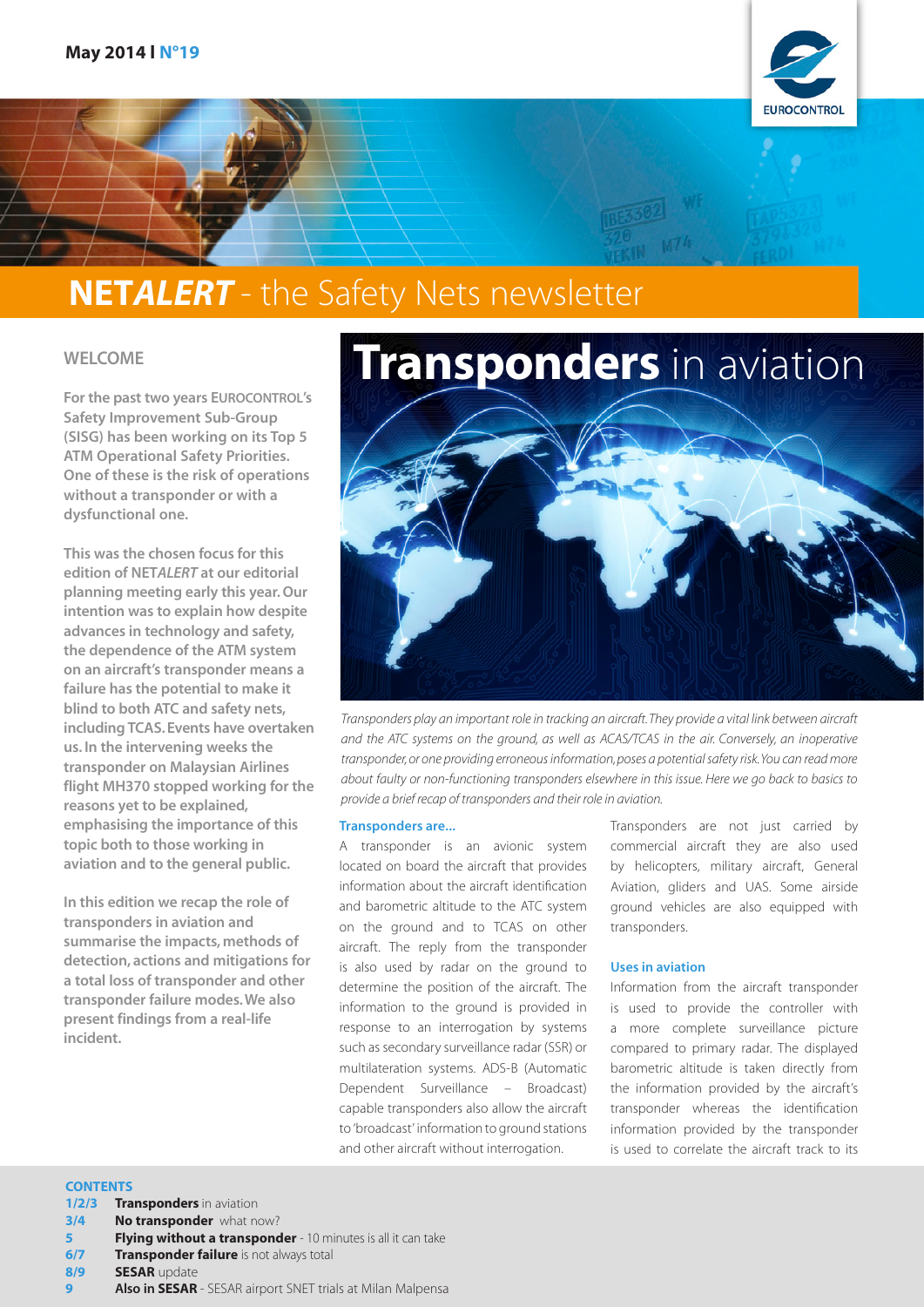## **Transponders** in aviation

continued

flight plan. The latter can also be used to feed controller tools such as AMAN, MTCD and various conformance monitoring tools. With the evolution of Mode S transponders, the ATC system can now downlink other aircraft parameters (known as Downlink Airborne Parameters, DAPs). For example, the selected altitude set by the crew can be used both to alert ATC if there has been any misinterpretation of the altitude/level clearance and to improve STCA alerting performance.

TCAS also relies on transponder signals to detect potential conflicts and provide Traffic Advisories (TAs) and Resolutions Advisories (RAs) to the pilot. Where both aircraft are equipped with Mode S transponders (see 'different modes' below) TCAS is capable of co-ordinating RAs between both aircraft to ensure safe conflict avoidance manoeuvres. If not coordinated there is a significant risk of selecting incompatible RAs that increase the risk of collision.

#### Different modes

In civil aviation there are two main interrogation-reply modes, Mode A/C and Mode S. There are also modes operated by the military.

In response to Mode A interrogations the transponder transmits an identity code for the aircraft in the octal range 0000-7777, with some codes allocated to transmit specific emergency situations. Mode C provides the aircraft's barometric altitude in 100 feet increments. Mode A/C operation has a number of technical limitations such as its inefficient use of the radio spectrum and the limited number of Mode A codes available.

Mode S was developed to overcome the limitations of Mode A/C. In particular, Mode S has over 17 million unique 24-bit aircraft addresses, altitude reports in 25 feet increments and "selective interrogation". Unlike traditional Secondary Surveillance Radar (SSR) stations which elicit multiple replies containing the same information from all aircraft within their range, Mode S makes selective (Mode S is abbreviated from Mode

#### How do transponders work?

Transponder operations are standardised in ICAO Annex 10 Volume IV. First the ground interrogator (or in the case of TCAS the airborne interrogator) transmits an interrogation sequence on 1030MHz (either continuously to all aircraft in the vicinity for Mode A/C or selectively to a single aircraft for Mode S). Upon receipt, the transponder on-board the aircraft immediately responds on 1090MHz. Once the return signal is received by the ground station, the data is processed and relayed on to the controller's display/used by tools and safety nets.



Select) interrogations of each specific aircraft. 'All call' interrogations are also made to identify new aircraft to be interrogated. Mode S also has the ability to transmit DAPs. Mode S transponders are backward compatible with the older Mode A/C radars. Typically Mode S radars will be backward compatible with Mode A/C transponders, but this depends on local implementation.

#### Deployment and carriage requirements

Mode A/C transponders and secondary surveillances radars were a mainstay of air traffic control for many decades. However, with these systems reaching the limit of their operational capability there has been a shift to Mode S.

On the ground, many SSR Mode S systems are deployed and operational across the core European area and beyond. In Europe they are a mix of Elementary and Enhanced Surveillance. In the air Mode S transponder equipage is now mandatory for flights conducted as IFR/GAT in many European States and also for VFR flights in some

designated airspace. These local mandates have been supplemented by a European wide regulation. The current regulation stipulates that all aircraft operating IFR/GAT in Europe are to be compliant with Mode S Elementary Surveillance by January 2015 and December 2017 for new and retrofit aircraft respectively. Within the same timescales, aircraft with a minimum take-off mass greater than 5,700 kg and/or with a maximum cruising true air speed greater than 250 knots are required to be compliant with Mode S Enhanced Surveillance (EHS) and, through the carriage and operation of an extended squitter transponder, with "ADS-B Out" requirements in support of ground and airborne surveillance applications. Early discussions are now taking place with regards to extending the applicability of EHS so as to increase the opportunities for rationalisation of the surveillance infrastructure on the ground.

#### The future

Several initiatives are underway which will see continued reliance on transponders in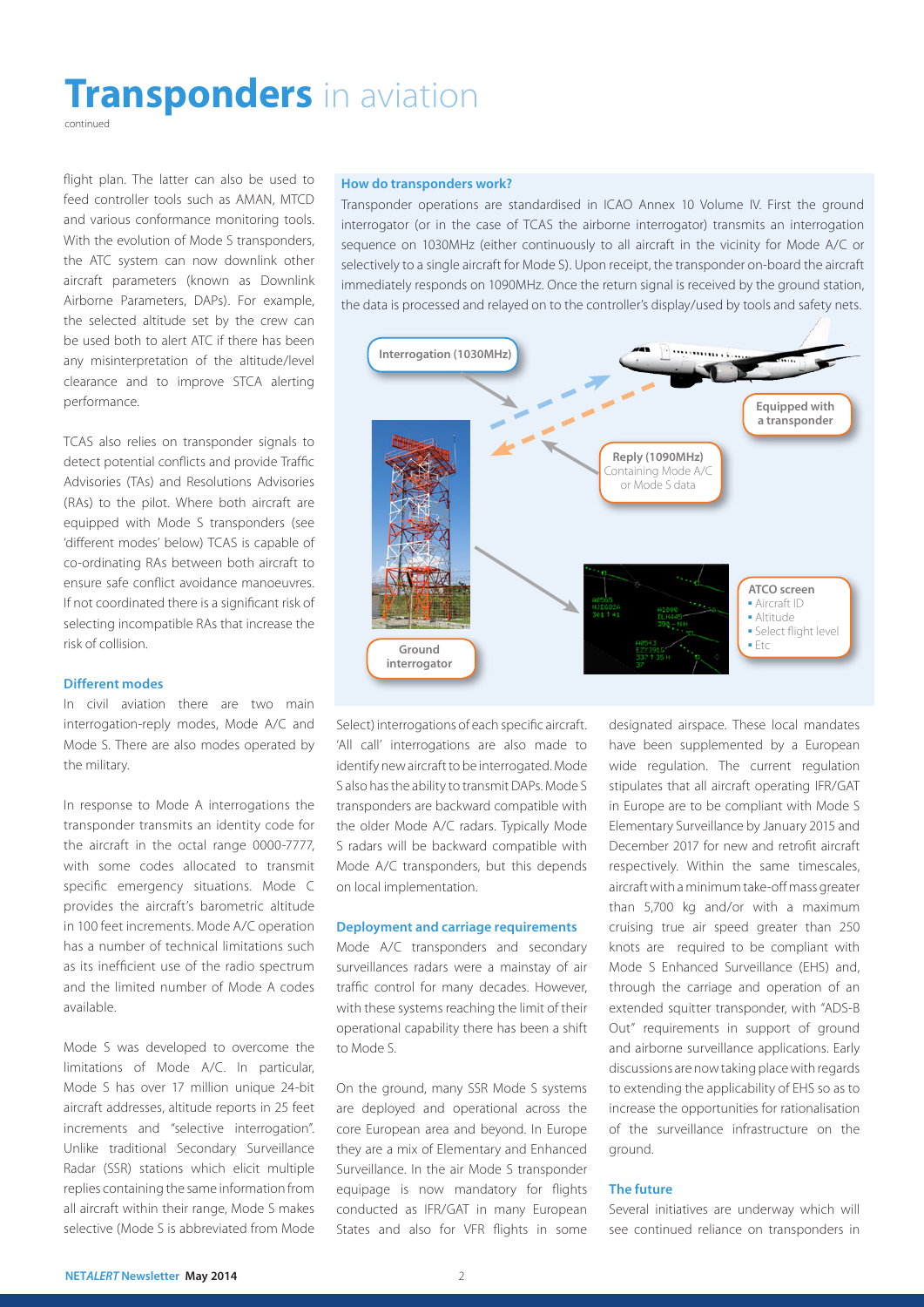# **Transponders** in aviation

continued

the future. This includes the increased use of ADS-B for surveillance in low density and remote regions, as well as oceanic surveillance - potentially by transponders broadcasting data to satellite-based ADS-B receivers. There is also an impetus to increase the number of transponder-equipped aircraft, for example by using low power, low cost transponders e.g. for gliders.

#### Transponder failure

Now the obvious question. With so much reliance on aircraft transponders, what happens when one fails, is switched off or provides erroneous data? To find out, read on…

#### Further reading

- PANS-ATM Doc 4444, Chapter 8.5 SSR Code Management
- • PANS-OPS Doc 8168, Flight Procedures Part VIII Secondary Surveillance Radar (SSR) Transponder Operating Procedures
- • Surveillance Activities within EUROCONTROL: http://www.eurocontrol.int/articles/surveillance



*The total failure, of an aircraft's transponder has the potential to make it effectively invisible to ATC. It also renders safety nets, including those in the cockpit, ineffectual. Below EUROCONTROL's Stanislaw Drozdowski answers questions on possible impacts, methods of detection and potential mitigations.*

#### What happens when a transponder fails?

The total loss of a transponder for an aircraft in flight results in no transponder based data for an aircraft (identification and altitude) being presented on the controller working position (CWP). This means that altitude information is lost. If primary radar is present the track may remain correlated with a flight plan, or the controller can manually perform the correlation. If no primary radar is present, the track (position) is lost as well. This affects controller tools and safety nets used by both pilots and controllers which rely upon transponder data.

#### How common is complete transponder failure?

Thankfully, complete failure is rare. However, a number of ANSPs were able to contribute real-life examples of transponder failure to a EUROCONTROL Operational Safety Study

on this subject. In recent months there have been two known examples of aircraft returning to major European hubs due to complete transponder failure. So while not everyday occurrences, it's not unheard of in Europe.

#### Isn't there a back-up transponder on the aircraft and a warning given to the crew in the event of a failure?

The number of transponders depends on the size of the aircraft, but modern passenger aircraft will typically carry two. One is operating and the other is a back-up. Both are fed by separate altimeters, with the active transponder typically being fed by the altimeter used by the pilot flying the aircraft.

There may be a warning to crew in the case of a transponder failure, but it won't necessarily be prominent and may go unnoticed, or there may even be no warning at all. For example, in 2006 an Embraer business jet was cruising towards a B737 at the same flight level over Brazil. The transponder of the Embraer had for some reason stopped working and the crew was not aware of this. As TCAS does not function if the transponder does not work, the TCAS system on the Embraer did not detect the B737, and the B737's TCAS could not detect the Embraer. Consequently the aircraft tragically collided.

#### What are the impacts of a total loss of transponder on the controller?

As I said at the start, all altitude and identification information is lost, and the track as well, if no primary radar is present – effectively making the aircraft invisible to the controller. This results in an increase in workload due to loss of situational awareness, reliance on procedural control/ voice reporting and a severely reduced ability to provide tactical instructions – including issuing instructions for collision avoidance. Even if primary radar is available, altitude and, possibly, identification will be lost so there will also be workload impacts in this situation as well.

#### Is the controller given a warning that all information relating to an aircraft has disappeared? If not, how is the loss detected?

It's not possible to generalise. Some ATC systems include a loss of track alert functionality, but it depends on the system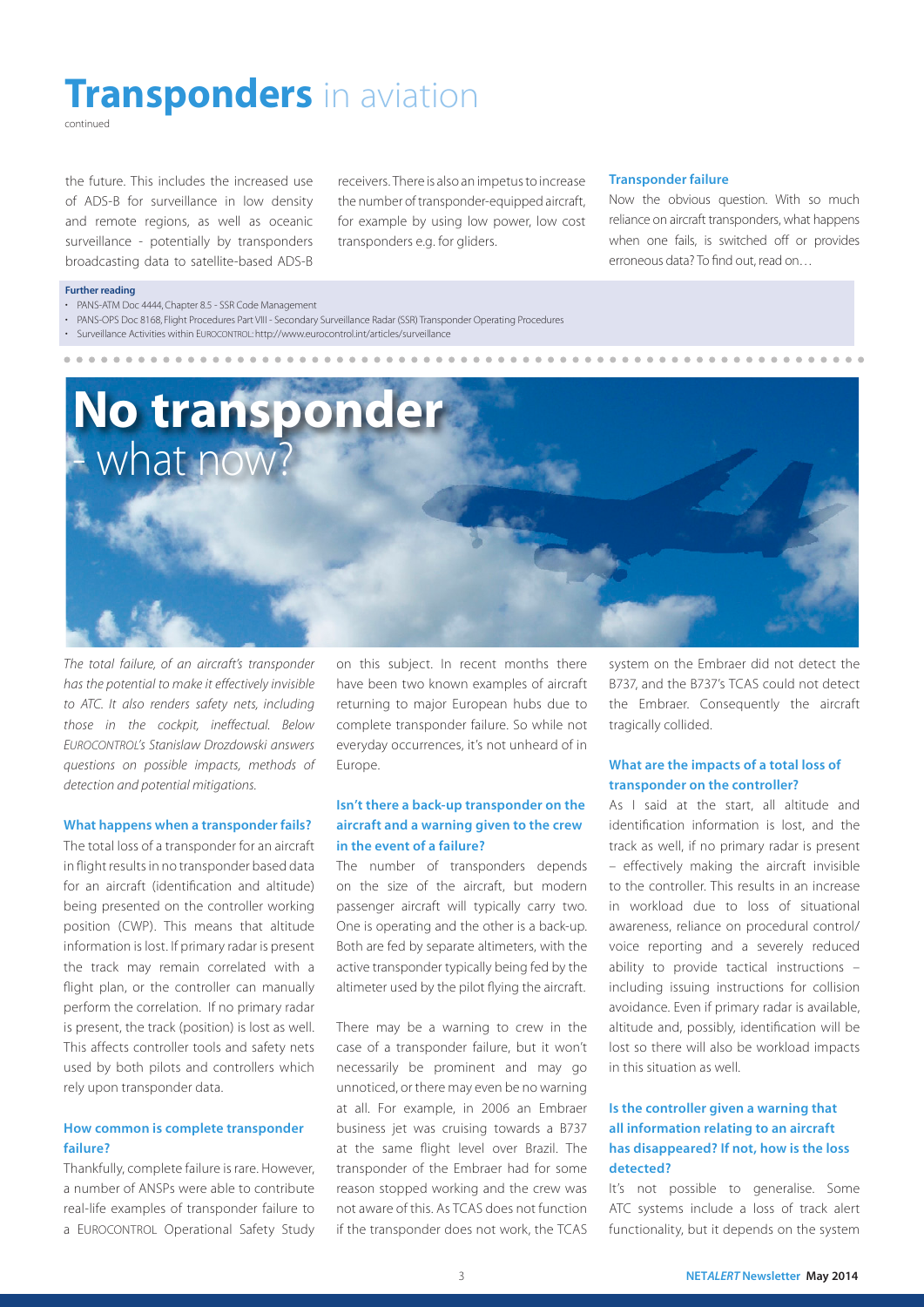### No transponder - what now?

continued

and local implementation. In the absence of this, it's down to the controller to identify a failure through situational awareness, regularly scanning the screen, or during handover between sectors when the aircraft contacts ATC but the controller can't identify it on the screen. Total failures can quickly become apparent if there is only one aircraft in the sector, but may be much more difficult to detect when multiple aircraft are in the sector (see next article). This means total failures may sometimes go unnoticed for a period of time and their potential consequences can be critical, hence their inclusion in the Top 5 ATM Operational Safety Priorities. The irony is that in previous decades transponder failures were more frequent and controllers were regularly expecting them. With failures less frequent today, it's not something that tends to be expected.

#### What does a controller do on detection? Are there standard procedures?

PANS-ATM provides some guidance but no specific procedures, these tend to be ANSP -specific. If primary radar is available, flight plan correlation should be maintained, however the availability of primary radar varies between States. In the absence of primary radar, steps taken can range from voice reporting by the pilot to enable procedural control by the ATCO, to military escort, or in extremis refusing the aircraft entry to the next sector/FIR or returning the aircraft to the airfield of departure/nearest suitable airfield. The aircraft should also be cleared out of RVSM airspace and be kept well clear of other aircraft.

#### Can flight plan data be used as an alternative?

Flight plan data is not as precise as radarderived tracks. It may be out of date, and requires updating automatically or manually to be of real value. However, if a track associated with a flight plan is lost before the end point of the flight plan, some systems continue to coast the track along the flight plan route to give some increased awareness to the controller. The colour of the track or the track symbol changes to indicate that there is no radar data behind the track. This serves as a warning to the controller that the radar data has been lost. However, the accuracy of the position information will decrease over time and has to be manually adjusted using reports from the pilot.

#### Will controller tools or STCA and TCAS be affected?

Controller tools using transponder based information will either not operate (i.e. those using real-time information such as conformance or adherence monitoring tools) or will become less reliable.

Safety nets such as STCA and TCAS rely on transponder replies. Therefore, without an active transponder, an aircraft will effectively be invisible to these and other safety nets (as in the earlier example involving the Embraer business jet and the B737).

#### Given the potentially hazardous consequences of the total loss of a transponder, are there failsafe mitigations?

Despite all the advances in systems and safety, there is no system-wide back-up for information derived from the aircraft transponder, and therefore there are no fail-safe mitigations. Given this, it is not surprising that our studies show the most effective mitigations to be an ability to quickly detect a total transponder failure and effective procedures for dealing with it. There are technical mitigations, such as using flight plan data, but these are system and implementation specific.

#### ICAO Doc 4444, PANS-ATM, section 8.8.3.3, aircraft transponder failure in areas where the carriage of a functioning transponder is mandatory

When an aircraft experiencing transponder failure after departure is operating or expected to operate in an area where the carriage of a functioning transponder with specified capabilities is mandatory, the ATC units concerned should endeavour to provide for continuation of the flight to the aerodrome of first intended landing in accordance with the flight plan. However, in certain traffic situations, either in terminal areas or en-route, continuation of the flight may not be possible, particularly when failure is detected shortly after take-off. The aircraft may then be required to return to the departure aerodrome or to land at the nearest suitable aerodrome that is acceptable to the operator concerned and to ATC.

#### EUROCONTROL Top 5 ATM Operational Safety Priorities

The Top 5 were identified through workshops with ANSPs and the use of data from high severity (classified as 'A' and 'B') incidents. This work focussed on two high priority risk areas - runway incursions and loss of separation en-route. The priorities identified (in no particular order) were:

- Risk of operations without transponder or with a dysfunctional one
- Landing without clearance
- Detection of occupied runway
- 'Blind spot' inefficient conflict detection with the closest aircraft
- Conflict detection with adjacent sectors

Each priority has undergone a dedicated Operational Safety Study to provide additional insight on causal/contributory factors and identify mitigations, best practices and lessons learnt. They will also inform the development of SKYbrary materials.

#### Further reading

More information can be found at: http://publish.eurocontrol.int/sites/default/files/article/files/top5\_factsheet\_web.pdf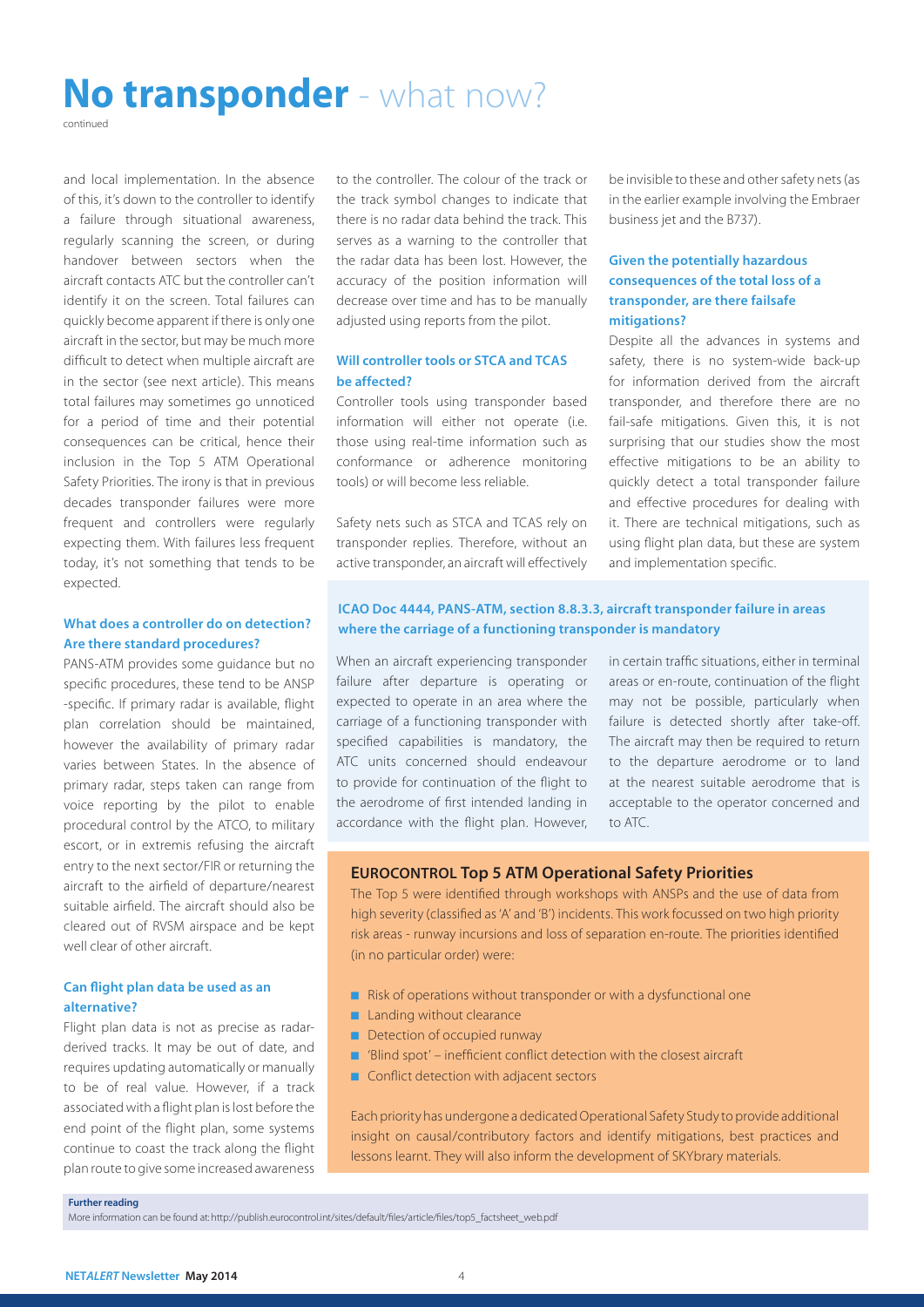# Flying without a transponder – 10 minutes is all it can take



*What follows is a real-life example of the potential consequences of flying without an operational transponder. In March 2011, a Delta Airlines B757 took*  off from Atlanta without its transponder being activated. A succession of mistakes by both the crew and ATC resulted in the aircraft flying undetected *for several minutes after departure. During this time it flew in a close horizontal proximity to three other aircraft. This article details the incident and highlights the difficulty of identifying an aircraft without an operating transponder in busy airspace.*

#### Summary of incident

| 13:19 | Tower clears aircraft for take-off on RWY27R<br>Aircraft departs without its transponder activated                                                                                                                                                                                                                   |
|-------|----------------------------------------------------------------------------------------------------------------------------------------------------------------------------------------------------------------------------------------------------------------------------------------------------------------------|
| 13:20 | Following take-off, tower instructs the crew to turn left to waypoint FUTBL<br>and contact the departures controller<br>Crew reads back instruction correctly but does not contact the departures controller<br>Tower controller is distracted and does not verify the departing aircraft has a valid<br>radar label |
| 13:24 | Departures controller realises there is an unaccounted flight strip for the aircraft<br>but cannot positively identify the flight on his display<br>Departures controller contacts tower and queries the situation<br>Subsequent searches do not positively identify the aircraft                                    |
| 13:26 | Aircraft contacts tower to request an update<br>Tower tells crew they should be in contact with departure                                                                                                                                                                                                            |
| 13:27 | Aircraft contacts departure<br>Departures controller requests crew to state their position<br>Departures controller requests crew to verify transponder is turned on<br>After 6 seconds, crew replies that transponder is on                                                                                         |
| 13:29 | Radar contact is established and aircraft radar label appears on departure display                                                                                                                                                                                                                                   |

The departing aircraft was transferred from the tower controller to the departures controller without his knowledge and without an operational transponder. This happened for three reasons:

- 1 Prior to departure the crew did not activate the aircraft's transponder.
- 2 Before transferring to the departures controller, the tower controller should have verified that the departing aircraft displayed a valid radar label. However, the tower controller's attention was temporarily drawn to a situation

somewhere else and he did not notice this.

**3** Despite reading back the tower controller's instructions to contact the departures controller, the pilot did not do so.

Five minutes after take-off the departures controller realised he had a flight strip that was unaccounted for and called the tower. The tower controller and his coordinator both searched for the missing target on their traffic situation display and reported a possible primary radar target to the departures controller. However, due to the large number of primary targets in the vicinity the departures controller could not positively identify the aircraft. The departures controller and his supervisor then conducted a search in the general area of the aircraft's departure route but could not identify a potential target. The aircraft was only identified when it called the tower controller. It was subsequently transferred to the departures controller who asked the pilot to verify the transponder was turned on.

Subsequent investigations identified that during the time the aircraft was operating without a transponder, and not under the direct control of ATC, it was involved in three separate losses of horizontal separation. The minimum separation distances with other aircraft were 1.44 miles, 0.81 miles and 2.36 miles. This was concluded from the position of the primary radar track, hence it is not possible to establish what vertical separation existed at the time.

The incident, due to its seriousness, has been investigated by the US National Transportation Safety Board (NTSB). In its final report, the NTSB concluded that the probable causes of the incident were: "The air traffic controllers' failure to adhere to required radar identification procedures, which resulted in loss of separation between the departing Boeing 757 and three other airplanes. Contributing to the incident was the pilots' inadequate preflight checks, which resulted in the airplane departing with an inoperative transponder."

#### Further reading

The full NTSB incident report (OPS11IA410) can be found at (http://www.ntsb.gov/aviationquery/brief.aspx?ev\_id=20110324X53002)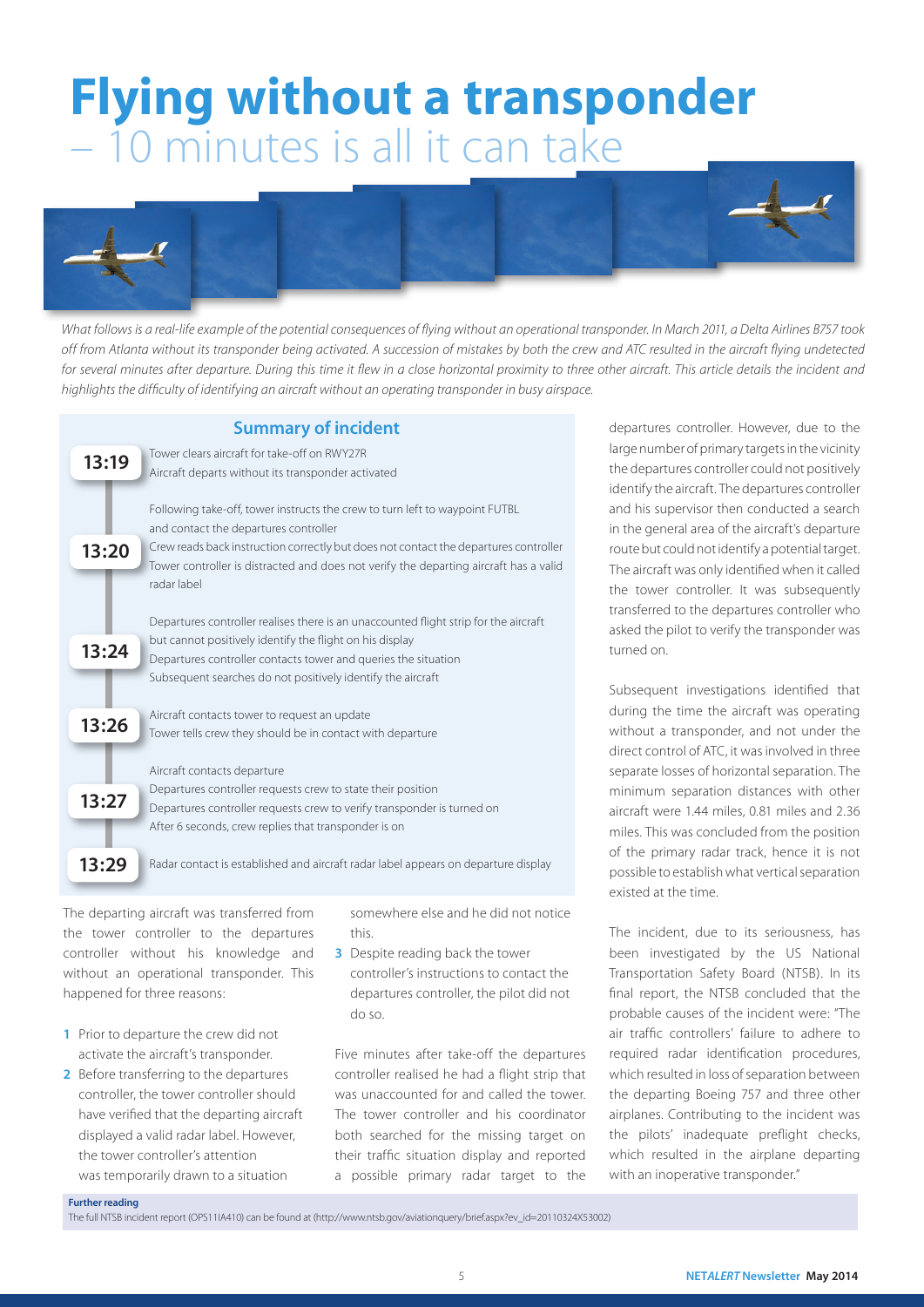

*In addition to the total loss of a transponder, the EUROCONTROL Operational Safety Study also investigated a subset of other possible transponder failure modes. The findings of this work are summarised in this article.* 

prematurely terminated

alert

#### Failure modes investigated

The failure modes investigated were intermittent Mode C pressure altitudes, duplicated Mode S 24-bit addresses and corrupted Mode A identification codes. For each, the investigations focussed upon transponder-based errors or detection failures as opposed to ground system processing failures:

Intermittent Mode C: Transponder-based altitude information is lost from the controller working position (CWP) for short periods of time.

Duplicated Mode S 24-bit address: Two aircraft are operating with the same Mode S 24-bit address in proximity to one another (e.g. within the same sector or adjoining sectors).

Corrupted Mode A: Information received at the CWP is incorrect, primarily due to an erroneous input into the transponder, or the processing and transmission of the Mode A code by the transponder.

#### Possible impacts - display of the aircraft track to the controller

For each of the failure modes, how the associated aircraft track is displayed (or not) to the controller will depend upon the local configuration of the ATM system. Some examples are given in the table to the right.

In turn, local system configuration will influence detection by the controller and the possible impacts. Some ATM systems may have functions to warn the controller of possible failures. For example, validation functions highlighting: a loss of barometric altitude, the track of one of the aircraft not conforming to the flight plan route or that no correlation has taken place. Additionally, some modern ATC systems may address

#### Possible impacts – display of the aircraft track to the controller

| <b>Intermittent Mode C</b>                                                                                                                                                                                                             | <b>Duplicated Mode S</b><br>24-bit address                                                                                              | <b>Corrupted Mode A</b>                                                                                                                                                                                                        |  |  |  |
|----------------------------------------------------------------------------------------------------------------------------------------------------------------------------------------------------------------------------------------|-----------------------------------------------------------------------------------------------------------------------------------------|--------------------------------------------------------------------------------------------------------------------------------------------------------------------------------------------------------------------------------|--|--|--|
| ■ Complete loss of track<br>(track dropped as system<br>considers it invalid)<br>Normal display of<br>track, but with no altitude<br>information in the label<br>$\blacksquare$ Aircraft assumed to be<br>at all heights in the system | Displayed correctly<br>Never initiated<br>Dropped (assumed to<br>be a "ghost track" even if<br>two valid flight plans exist)<br>Swapped | No discernable impact<br>(e.g. correlation with the<br>fight plan is made using<br>the 24-bit Mode S address)<br>• No correlation with the<br>flight plan (e.g. where only<br>Mode A is used)<br>■ Track swaps<br>Split tracks |  |  |  |
| Possible impacts - TCAS II                                                                                                                                                                                                             |                                                                                                                                         |                                                                                                                                                                                                                                |  |  |  |
| <b>Intermittent Mode C</b>                                                                                                                                                                                                             | <b>Duplicated Mode S</b><br>24-bit address                                                                                              | <b>Corrupted Mode A</b>                                                                                                                                                                                                        |  |  |  |
| Delayed, incorrect or                                                                                                                                                                                                                  | Missed alerts (intruders                                                                                                                | No impact (no reliance                                                                                                                                                                                                         |  |  |  |

#### Possible impacts – ground-based safety nets

with the same Mode S address(es) as own are ignored by TCAS II)

on Mode A)

| <b>Intermittent Mode C</b>                                                                                                                           | <b>Duplicated Mode S</b><br>24-bit address                                           | <b>Corrupted Mode A</b>                                                                                                                                                                                                                                                                                             |  |  |  |
|------------------------------------------------------------------------------------------------------------------------------------------------------|--------------------------------------------------------------------------------------|---------------------------------------------------------------------------------------------------------------------------------------------------------------------------------------------------------------------------------------------------------------------------------------------------------------------|--|--|--|
| • Delayed or prematurely<br>terminated alert<br>$\blacksquare$ Nuisance alerts due to<br>the ATM system thinking<br>the aircraft is at all altitudes | $\blacksquare$ Missed alerts due to the<br>track never being initiated<br>or dropped | $\blacksquare$ False alerts due to split<br>tracks or, for example, if the<br>corrupt code is one not<br>permitted in a certain<br>airspace volume<br>• Missed alerts, for<br>example, if the corrupt<br>code is on a list of codes<br>that do not alert against<br>each other or a protected<br>volume of airspace |  |  |  |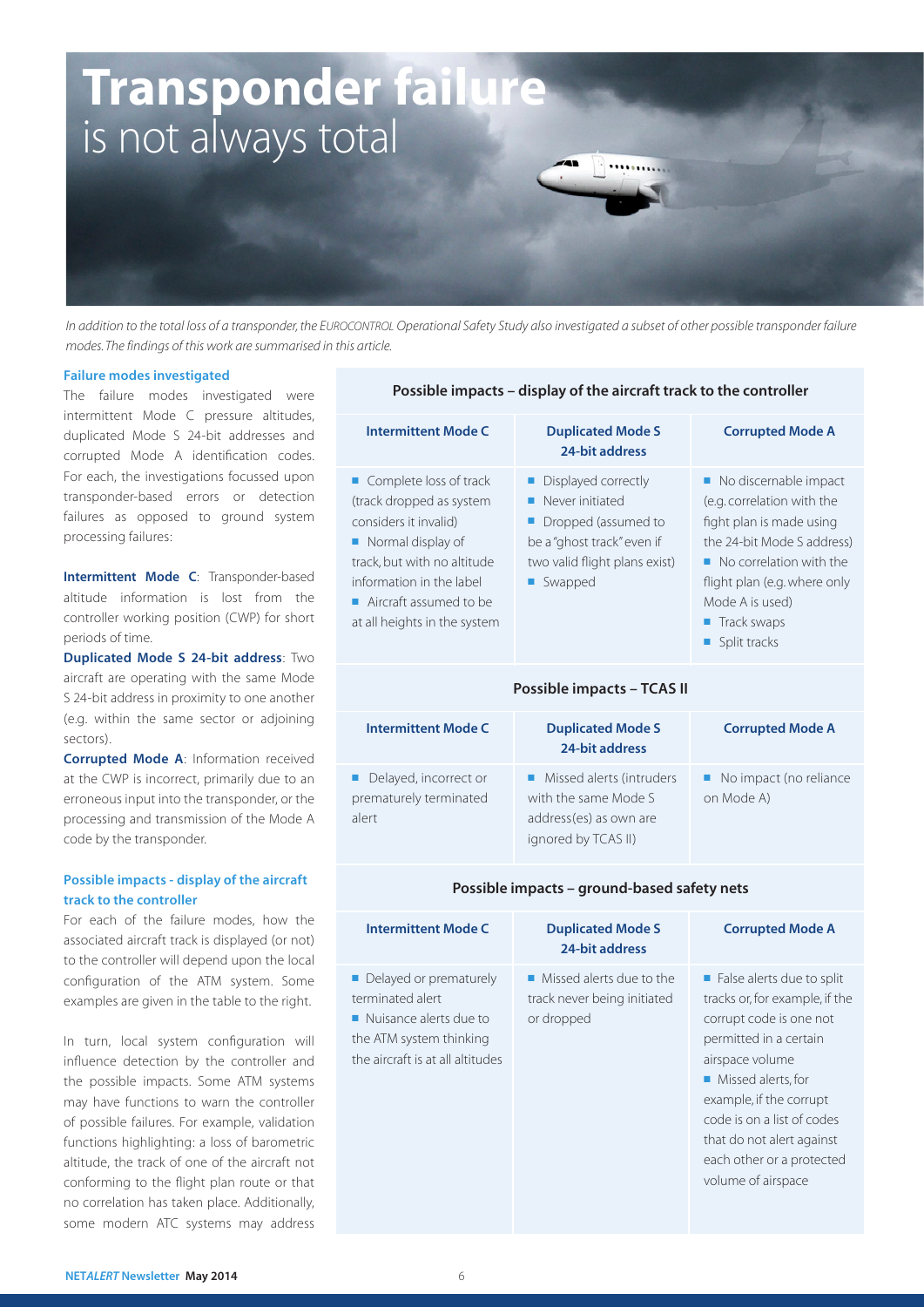# **Transponder failure** is not always total

continued

#### Filtering of duplicated Mode S addresses by TCAS II

**Example 1:** 'Own' and 'target' aircraft have the same 24-bit Mode S address



corrupted Mode A by using a weighted combination of aircraft identifications (primarily using Mode A code and Mode S 24-bit address but also aircraft callsign) to correlate a track.

#### Possible impacts – TCAS II

Duplicated Mode S 24-bit addresses and intermittent Mode C will also have potential impacts on TCAS II. Corrupted Mode A codes will have no impact as TCAS II has no reliance on this information.

Two TCAS II equipped aircraft will coordinate their RAs through the Mode S data link. So that it does not alert against itself, an aircraft will ignore any duplicate Mode S addresses. As per the diagram above, this has two possible impacts. Firstly, where the 'own' and 'target' aircraft have the same Mode S address, TCAS II will not alert. Secondly, where two 'target' aircraft have the same Mode S address, the TCAS II on the 'own' aircraft will only alert against the nearest threat aircraft and filter the furthest.

**Example 2:** Two 'target' aircraft have the same 24-bit Mode S address



Also, TCAS II does not produce Resolution Advisories (RAs) against an aircraft that is equipped with a Mode A/C transponder but does not provide altitude information (Mode C). This aircraft will be tracked as a nonaltitude reporting target using range and bearing information, and will be shown on the TCAS traffic display without a data tag or trend arrow associated with the traffic symbol. Traffic Advisories (TAs) can be generated against non-altitude reporting aircraft when the range test for TA generation is satisfied (non-altitude reporting aircraft are deemed to be at the same altitude as the 'own' aircraft), but RAs are suppressed. Therefore, if the altitude information from the threat aircraft is intermittent, it is possible that an RA could be generated late, not at all, be of incorrect sense or terminated prematurely.

#### Possible impacts – ground-based safety nets

For ground-based safety nets the impacts relate to the potential for either missed alerts, prematurely terminated, late initiating alerts

#### Duplicate Mode S addresses in the same airspace – is it possible?

Given that one of the benefits of Mode S is the unambiguous identification of aircraft by means of a 24-bit address, can two aircraft have the same address? It is feasible; sometimes an incorrect address can be assigned to an aircraft, for example, due to the block allocation of addresses to a State, when a transponder is transferred from one aircraft to another without re-setting the address or a fault in the aircraft wiring.

However, for any significant safety impact both aircraft would need to be in the same airspace. While this is unlikely, it has happened. For example, two aircraft flying in the airspace of a European ANSP were found to have duplicated Mode S addresses. Two different ATC systems were tracking the aircraft – in one the anti-reflection algorithms filtered one of the tracks, in the other both aircraft were seen at all times.

or false/nuisance alerts. Again, which impacts occur will depend upon the local configuration of the ATM system.

Of interest are the mitigation choices faced by the ANSP for dealing with intermittent Mode C (e.g. due to the track not being initiated or dropped). If the ground-based safety nets assume the aircraft to be at all altitudes (see table on previous page) there is the potential for nuisance alerts, particularly in the case of MSAW. However, if the track is dropped or maintained without altitude information, an alert may missed, generated late or terminated early.

#### Solutions

As Helios Director Ben Stanley explains, dealing with different transponder failure modes requires several steps: *"There is no single mitigation to deal with the different forms of transponder failure. Solutions start with the effective reporting of transponder anomalies, including ensuring they are addressed.*

*At the sharp end it's about providing the controller with the necessary alerts and procedures to quickly identify the malfunction and undertake any necessary action. This could include alerts for any change in track status (e.g. loss of information, dropped track, change of identity etc.), transponder validation procedures on first contact, procedures in the case of malfunctions (e.g. potentially squawking 0000) and even co-ordination with neighbouring sectors who may be able to see the aircraft correctly.*

*At the system design stage there is also a need to consider both how the system deals with malfunctions on detection and how it can support the controller in any subsequent action – be it still providing useable information or warning about erroneous data or information loss".*

#### In previous NET*ALERTS*…

Ground based safety nets and transponder data have been covered in a number of previous issues:

- Issue 10: Safety nets and DAPs/loss of transponder data
	- Issue 11: Safety nets in Malta
	- Issue 14: Operating STCA at airports outside of major TMAs
	- **Issue 17:** Split Tracks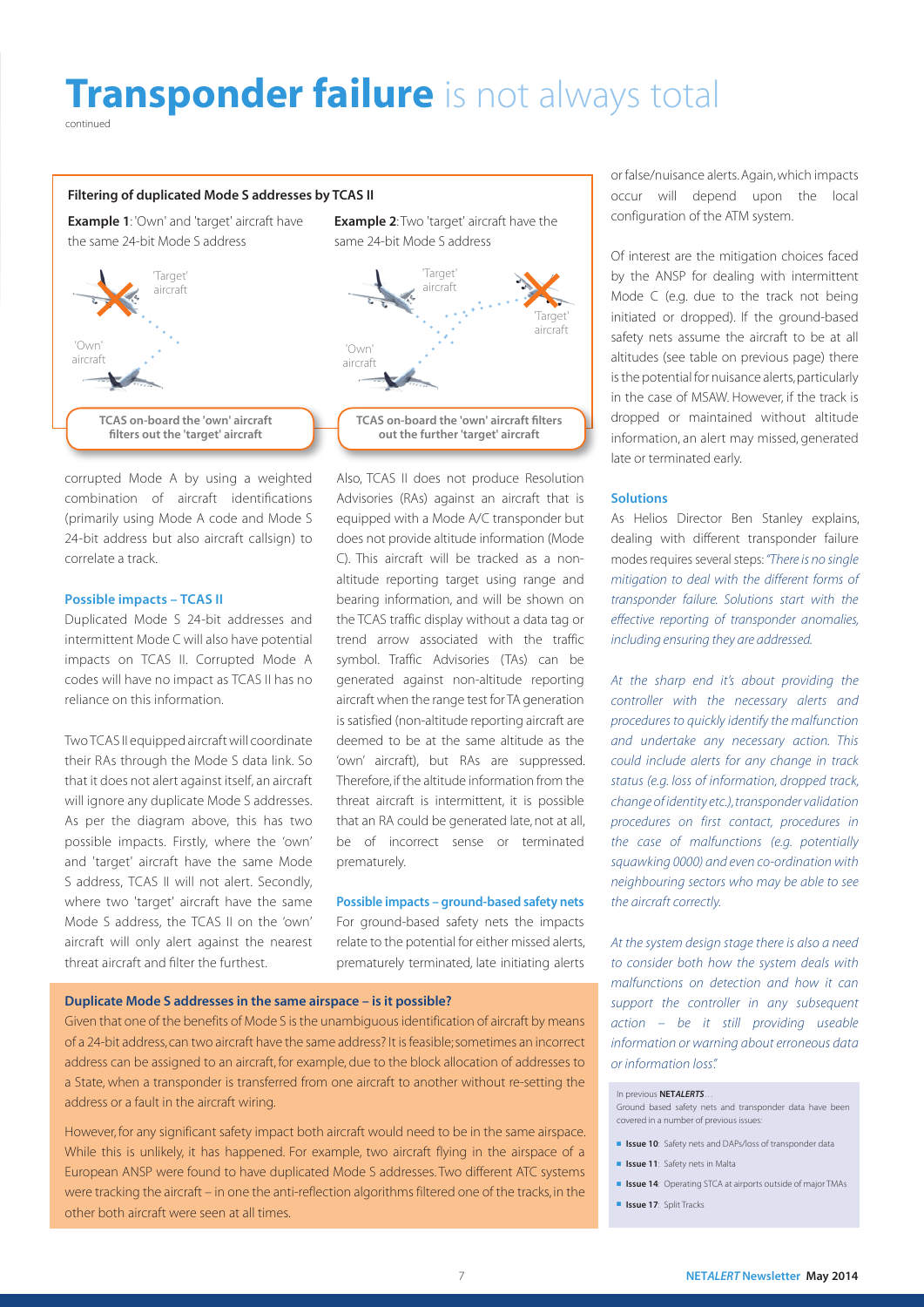# **SESAR** update



#### Our regular review of SESAR safety nets related projects follows…

#### Evolution of Ground-Based Safety Nets and Airborne Safety Nets (P4.8.1-3)

#### Enhanced ground-based safety nets

Work Area 1 (enhanced ground-based safety nets using existing down-link aircraft parameters (DAPs) in TMA and en-route environments) completed an operational validation in the Milan ACC, in October for nominal situations, and in April for non-nominal situations. The V3 validation activity assessed an enhanced STCA industrial prototype developed by P10.4.3 using existing down-linked aircraft parameters (DAP). The associated validation report has been produced. Based on the results, the maturity of the concept will be checked by the SJU in June.

Fast time simulations and workshops were undertaken for the V2 validation in Work Area 2 (enhanced ground-based safety nets adapted to future TMA and en-route environments with enhanced 3/4D trajectory management) in the last quarter of 2013. The exercise evaluated the use of system-wide information management (SWIM) and new surveillance means (e.g. Automatic Dependent Surveillance-Broadcast (ADS-B)) to enhance ground-based safety nets, particularly STCA and APW, in a future trajectory-based environment. An associated validation report is being produced. However, the partners considered that the concept was not mature enough to be able to conduct the planned V3 validation, which may then occur only in the follow-up to SESAR, SESAR 2020.

The merge of P4.8.1, P4.8.2 and P4.8.3 into a single (P4.8.1) project is effective as of 01/01/2014 but still needs to be formalized.

#### ACAS XA

The estimation of potential generated risks, safety benefits, operational performance and interoperability of TCAS II-ACAS XA are all to be completed in summer 2014. In parallel, the preparations for the V2 validation exercises assessing the evaluation of ACAS XA in Europe are still on-going. These exercises aim at assessing the potential safety and operational benefits, and dis-benefits, of ACAS XA for Europe (compared to TCAS II), as well as the

interoperability of TCAS II-ACAS XA operations.

Early results from three of these exercises (led by DSNA) show a significant reduction of the risk of mid-air collisions and a significant reduction in operationally undesired Resolution Advisories (RAs). However, operational and safety issues have also been identified, including greater deviations resulting from remaining RAs (which might impact ACAS XA compatibility with ATC practices), too many complex RA sequences (which might impact safety and pilot acceptability) and some TCAS II / ACAS XA interoperability issues (with more Crossing & Reverse RAs on TCAS II aircraft when encountering ACAS X<sub>A</sub> aircraft).

#### ACAS RA downlink

Work continues on the display of downlinked ACAS RAs to the controller. The preliminary operational concept, validation and evaluation of the concept are to be completed in the first half of 2014.

*Partners: DSNA (leader), NATS, EUROCONTROL*

#### Safety Nets Adaptation to New Modes of Operation (P10.4.3)

P10.4.3 supported the V3 validation on enhanced STCA using DAPs conducted by P4.8.1.

The project is now working towards its next validation exercise, enhanced safety nets and Resolution Advisory data processing (RADP), planned for November 2014. The exercise will assess Indra's prototype safety nets server (SNS) and controller working position (CWP). The SNS computes the short term conflicts based on the aircraft tracks (among others) and has an integrated RA data processor (RADP) prototype. In the planned exercise the CWP will display both RAs and STCA alerts. A number of related deliverables have either been submitted to the SJU or are in progress. *Partners: INDRA (leader), ENAV, EUROCONTROL, SELEX*

#### TCAS Evolution (P9.47)

The prototype to assess implementing an extended hybrid surveillance capability into TCAS II is now ready for its technical validation. A joint meeting has taken place between P9.47, RTCA SC147 and EUROCAE WG75 to start the development of the ACAS-X Minimum Operational Performance Standards (MOPS).

The definition of operational requirements, assumptions and scenarios for General Aviation (GA) collision avoidance capability in a European environment is nearing completion. Similar work is nearing completion for surveillance in an ACAS-XA environment. Additionally, a number of activities including the assessment of issues and mitigation means for TCAS-equipped and GA aircraft encounters, as well as the development and V&V planning for the Surveillance Tracking Module (STM), are to start early this year.

*Partners: Honeywell (leader), AIRBUS, DSNA, EUROCONTROL*

#### ACAS monitoring (15.4.3)

The integration study for the ACAS monitoring system prototype is being updated by EUROCONTROL. The evaluation report is being revised, with a planned handover to the SJU during the summer.

*Partners: THALES (leader), INDRA, EUROCONTROL, DFS*

#### Airport Safety Support Tools for Pilots, Vehicle Drivers and Controllers (6.7.1)

In Work Area 2 (runway safety lights (RWSL)), a new prototype RWSL system is under development. Once integrated, the operational validation will take place at Paris Charles de Gaulle.

Work Area 3 (conflicting ATC clearances) has been merged into Work Area 4 (conformance monitoring). The associated operational services and environment descriptions (OSEDs) for the controller element of these the two concepts have been delivered to the SJU and the safety and performance requirements (SPRs) are being updated. Work on the OSEDs and SPRs for the corresponding pilot elements of these concepts is in progress.

In Work Area 5 (alerts for vehicle drivers), a second V2 validation exercise has taken place in Malmö. The exercise demonstrated how drivers